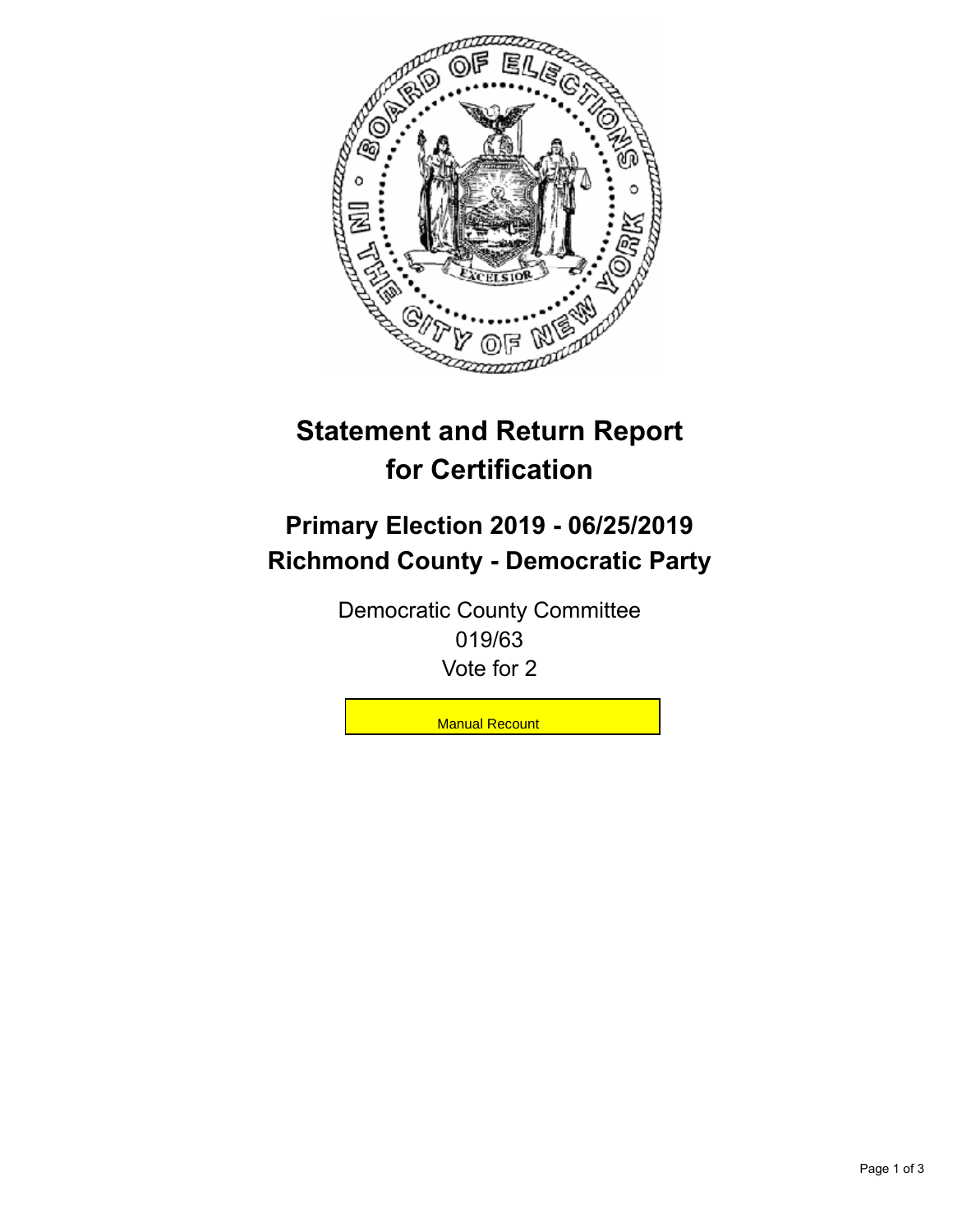

## **Assembly District 63**

| PUBLIC COUNTER                                           | 7        |
|----------------------------------------------------------|----------|
| MANUALLY COUNTED EMERGENCY                               | 0        |
| ABSENTEE / MILITARY                                      |          |
| AFFIDAVIT                                                | 0        |
| <b>Total Ballots</b>                                     | 8        |
| Less - Inapplicable Federal/Special Presidential Ballots | 0        |
| <b>Total Applicable Ballots</b>                          | 8        |
| <b>HESHAM EL-MELIGY</b>                                  | 2        |
| ALYSSA O. MIRIGLIANO                                     | 6        |
| MEENAKSHIAMMA S. NAIR                                    |          |
| MANOJ S. NAIR                                            | $\Omega$ |
| CLINTON DAGGAN (WRITE-IN)                                |          |
| <b>Total Votes</b>                                       | 10       |
| Unrecorded                                               | 6        |